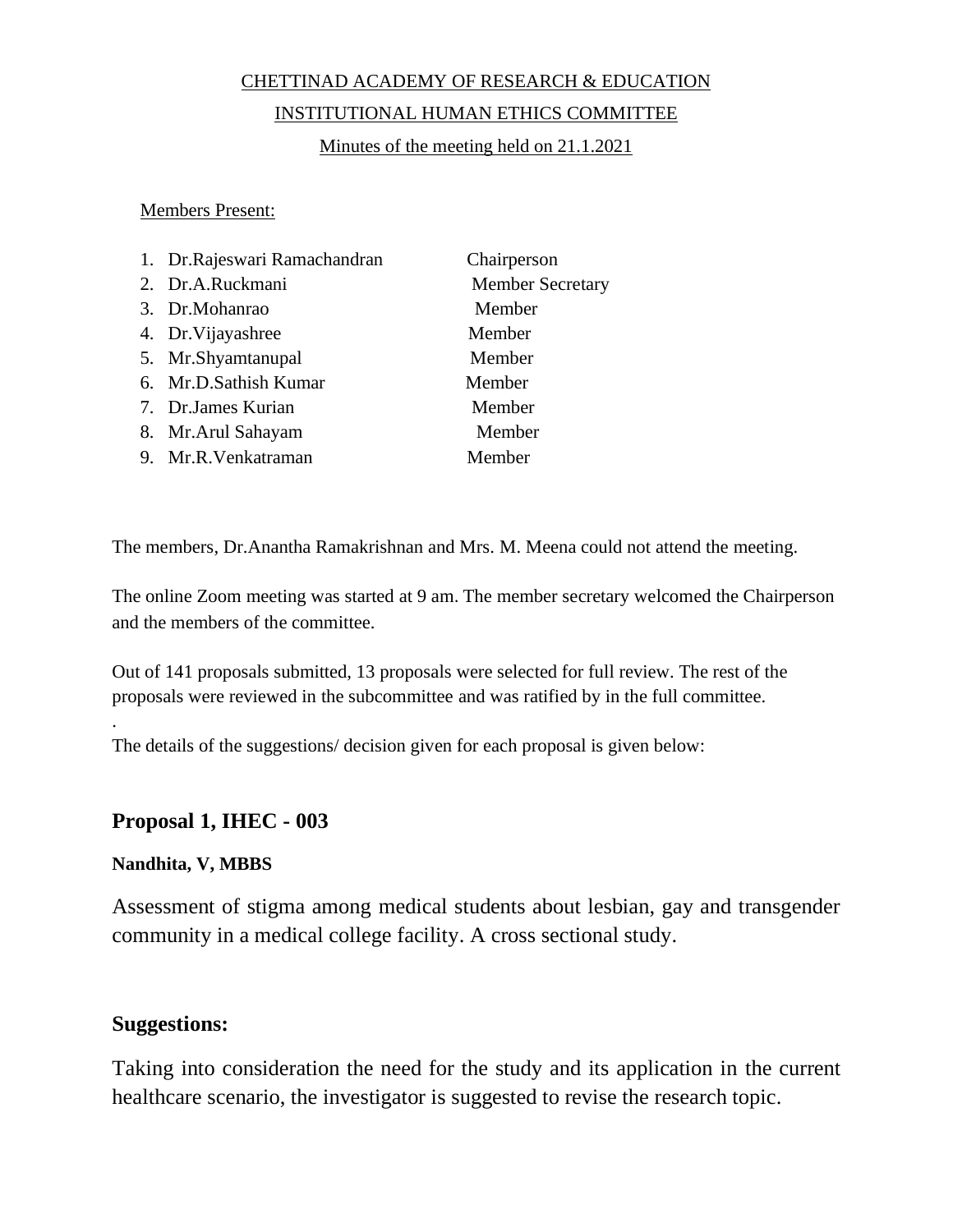# **Proposal 2, IHEC - 004**

DR.V.Sai Srinija opthalmology

Clinical Outcomes of Retro Fixated Iris Claw Lenses -A Prospective Interventional Study.

# **Suggestions:**

To modify the title as "Analysis of clinical outcome…

To provide review of literature and specify the novelty in the study

# **Proposal 3, IHEC -005**

Dr.Renjana Anirudhan 1st year Post Graduate Respiratory Medicine

Efficacy Of Chemoprophylaxis And Utility Of Tuberculin Skin Test Versus Interferon Gamma Release Assay In Screening Chronic Kidney Disease Patients For Latent Tuberculosis Infection.

# **Suggestions:**

To define the eligible criteria

Investigations should be done free of cost

As the study involves two different objectives a) to assess the efficacy of chemoprophylaxis and b) to evaluate the utility of two different tests it can be conducted as two studies.

The protocol can be revised accordingly and submitted.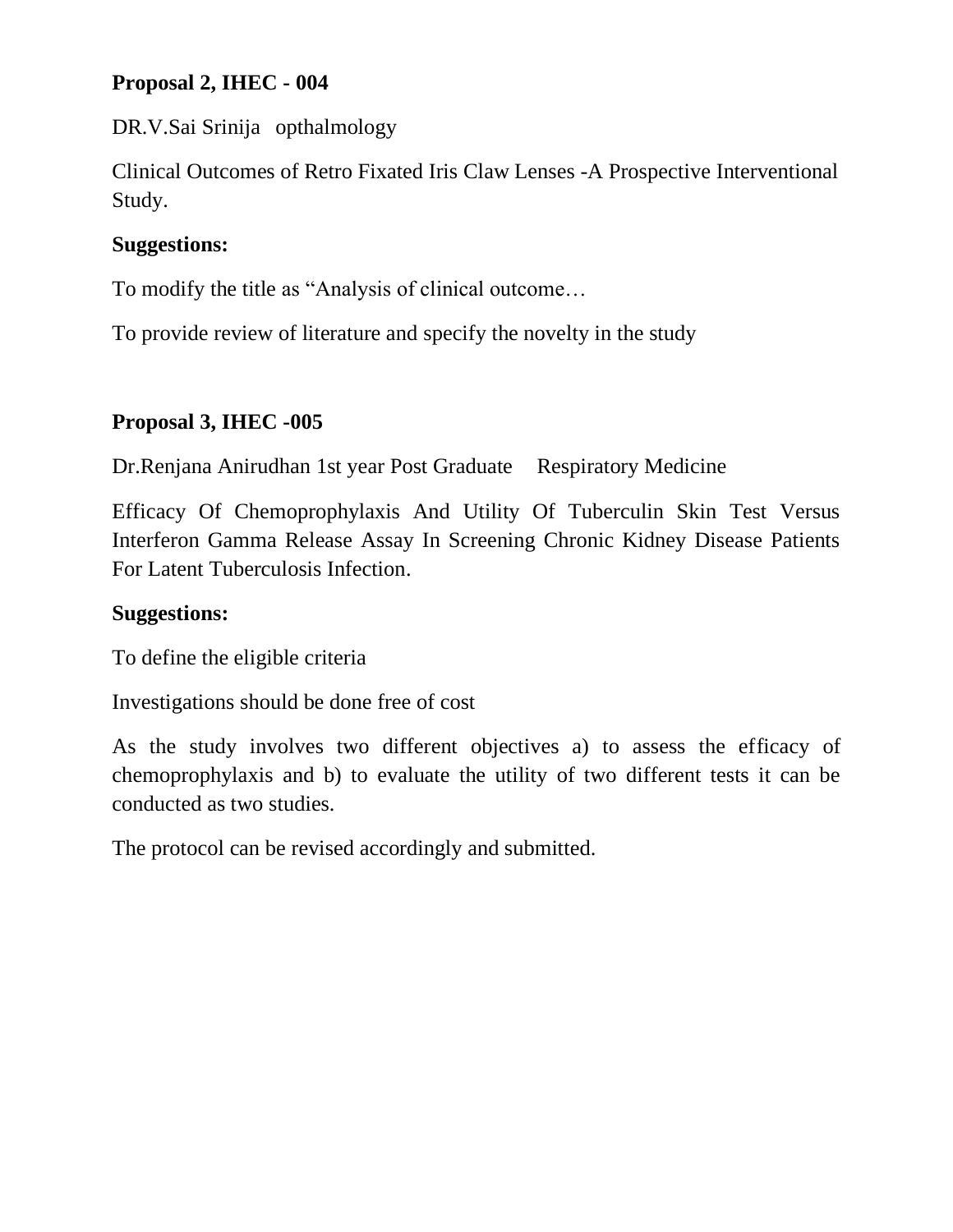# **Proposal 4, IHEC - 006**

Dr Ramprasath.S Respiratory Medicine

Utility of LDCT in high-risk subjects for lung cancer screening and challenges in implementation

### **Suggestions:**

To have a co - guide from radiology

Modify the exclusion criteria

To provide data of earlier studies.

# **Proposal 5, IHEC - 007**

Dr. Merlin Shalini Ruth S, Associate Professor, Anasthesiology

Duration of fasting in predicting fluid responsiveness as predicted by change in inferior vena cava collapsibility index among healthy volunteer following oral rehydration

### **Suggestions:**

.

To mention sensitivity of the technique used

To modify the inclusion criteria

**Proposal 6. IHEC - 008**

Dr.Raghvi ENT

Effects of adenotonsillectomy in obstructive sleep disordered breathing in children with adenotonsillar hypertrophy.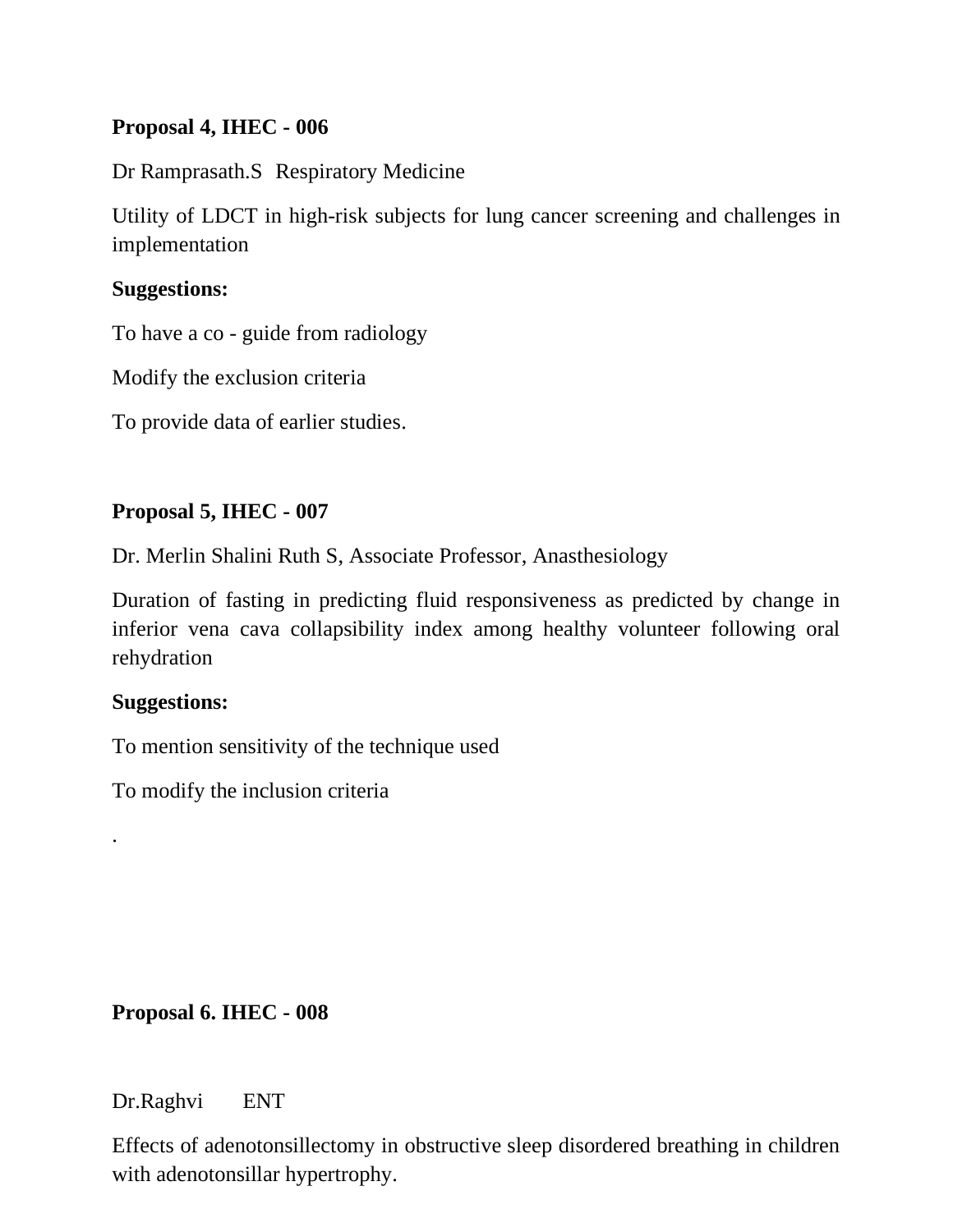## **Suggestions:**

To submit study specific informed consent

To assess both pre-op and post-op treatment

# **Proposal 7 IHEC number 009.**

Dr.Brindha.S Ph.D part time Physiology

Effect of exposure of volatile organic compounds among domestic painters in Coimbatore

### **Suggestions:**

As the investigator is not assessing the volatile organic compounds in the paint but the effects of exposure to paints, the title can be modified suitably.

To modify the methodology:

- To include the area painted and the duration of painting for assessment
- To revise inclusion criteria
- The investigations should be done free of cost

### **Proposal 8 IHEC number 010.**

R.Vidhya Ph.D. Microbiology /Paediatrics

Molecular diagnosis of neonatal sepsis and its association with immunological markers and gut microbiota

### **Suggestions:**

To rewrite the Participant Information Sheet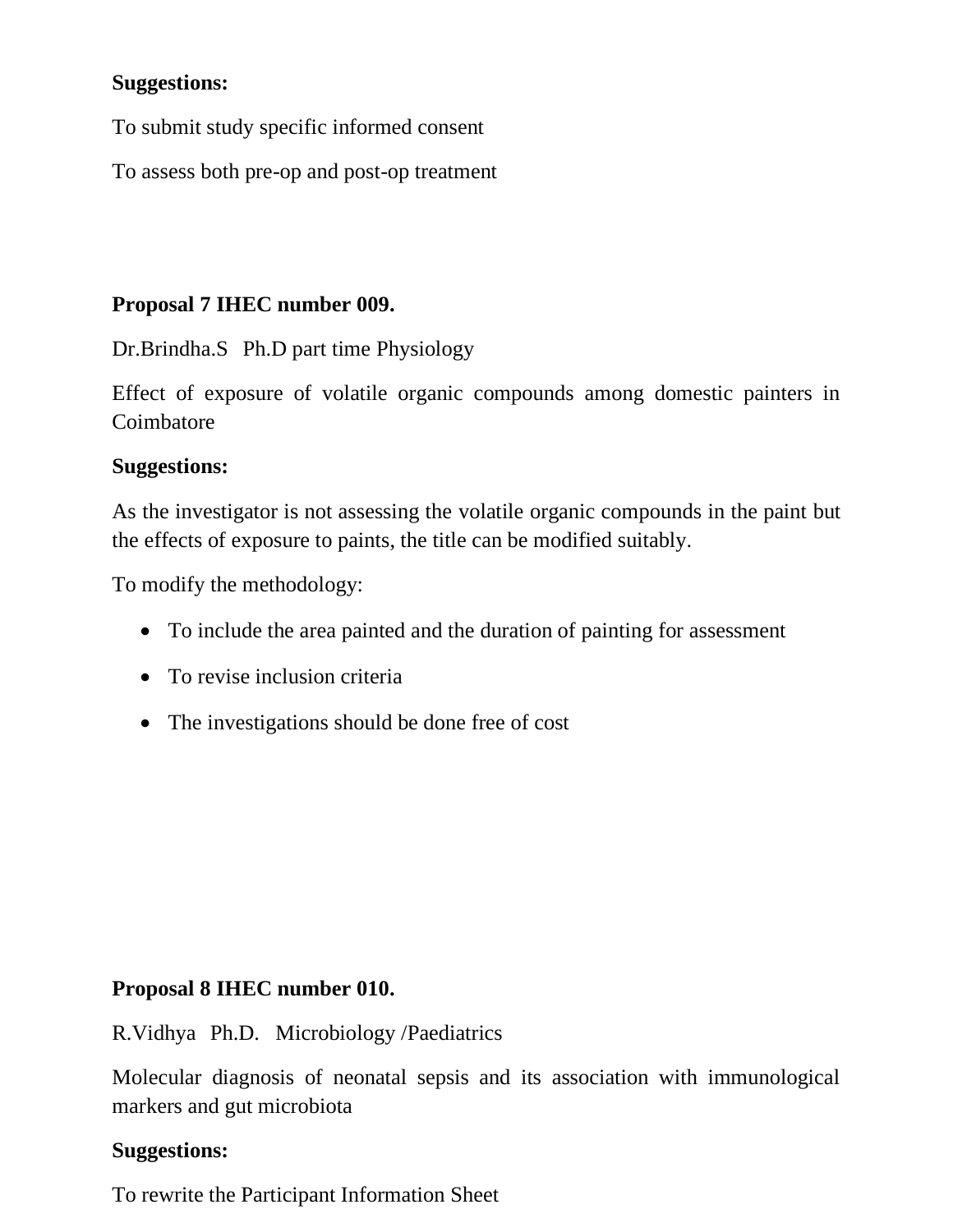## **Proposal 9 IHEC number 011.**

Dr.R.Swaminathan Veerasamy,

Assistant professor Anasthesiology

Bilateral Pectoralis Nerve Block For Post Cardiothoracic Surgery Analgesia – A Randomized Control Trial in a Tertiary Care Hospital

### **Approved**

### **Proposal 10 IHEC number 012.**

Dr.S.Harinie Paediatrics

Epidemiological and clinical outcomes to analyze the traditional child rearing practices in children and its effect on child health presenting to a tertiary care centre.

#### **Suggestions:**

To change the title as use of charms

To modify the methodology

To replace the term charms by Amulet

To mention about the effects of use of charms on health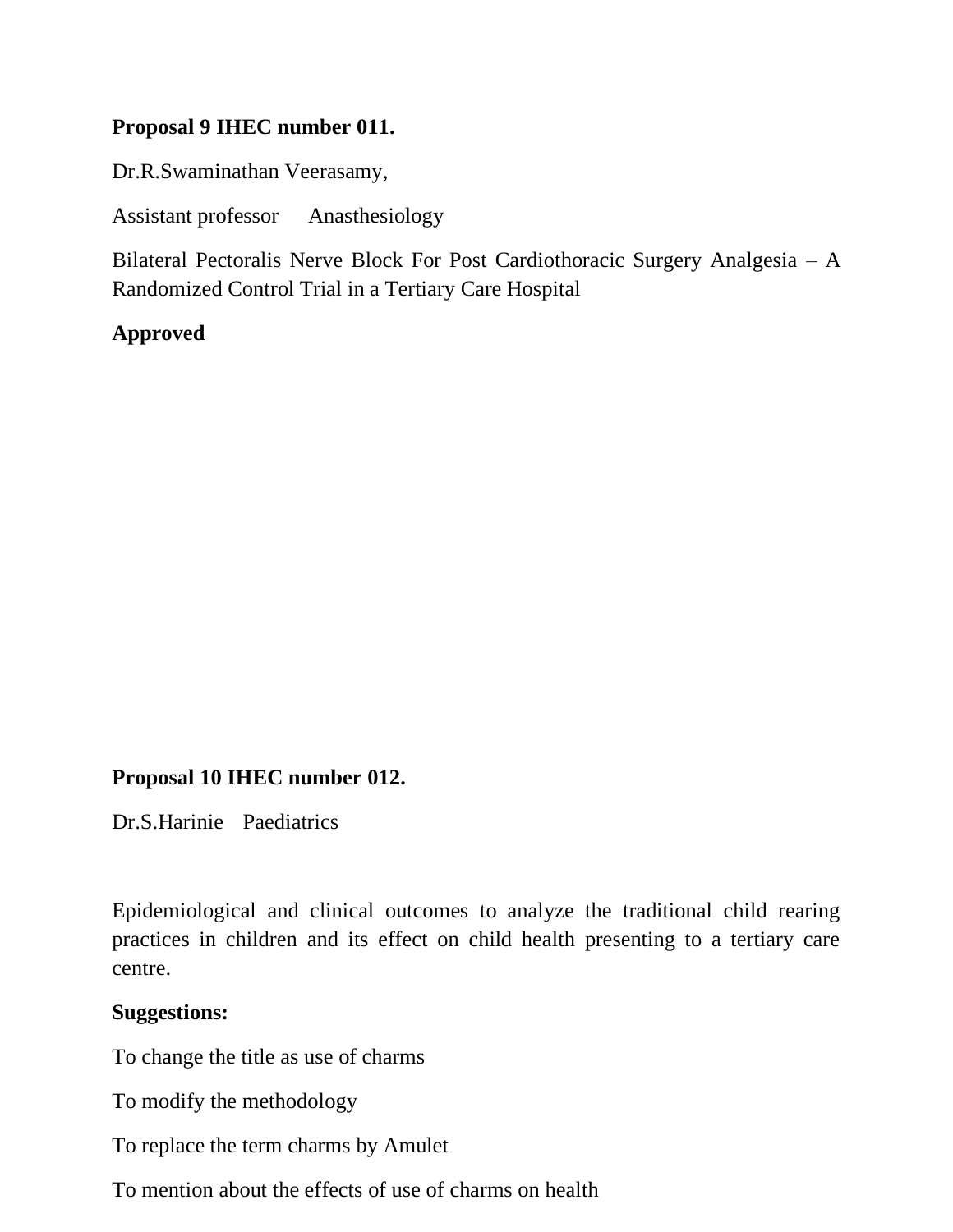# **Proposal 11, IHEC - 013**

Dr.Arunadevi saravana MSc counselling psychology

Perfectionism and its relationship with personal growth initiative and flourishing

## **Suggestions:**

Approved with the recommendation to provide the required assistance to those who need at the end of the study.

# **Proposal 12, IHEC - 014**

Saraswathi.N JRF,CAe

Histatin conjugated drug loaded silica coated gold fluorescent nanoparticles for diagnostic and therapeutic analysis in Candida meningitis model

**Suggestions:** Approved

# **Proposal 13, IHEC - 014**

# **Ms.Meera AN Counselling psychology**

A study on stress attitude towards marriage and parenteral relationship among female young adults.

### **Suggestions:**

To modify the questionnaire and resubmit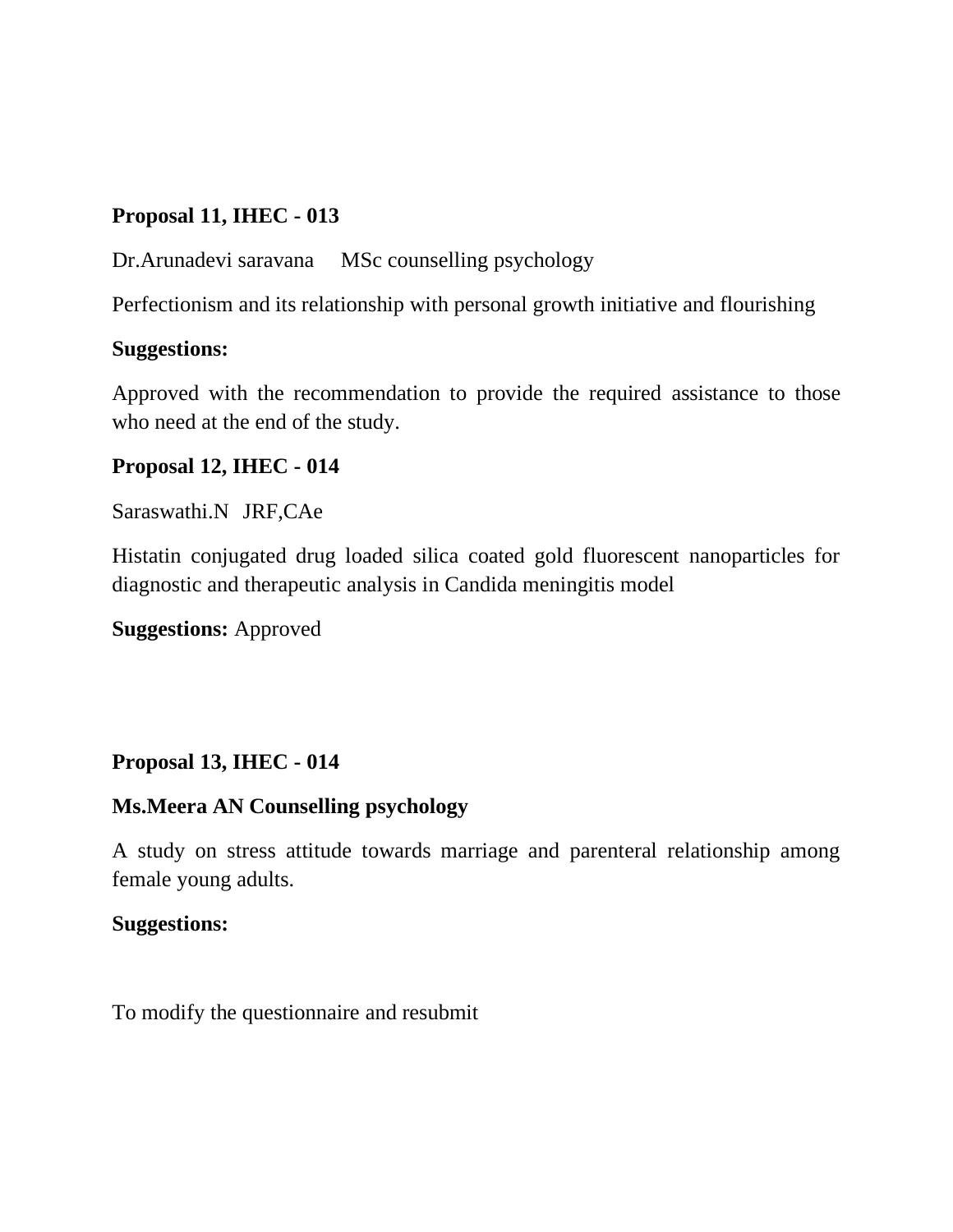Summi

Member Secretary CARE-IHEC